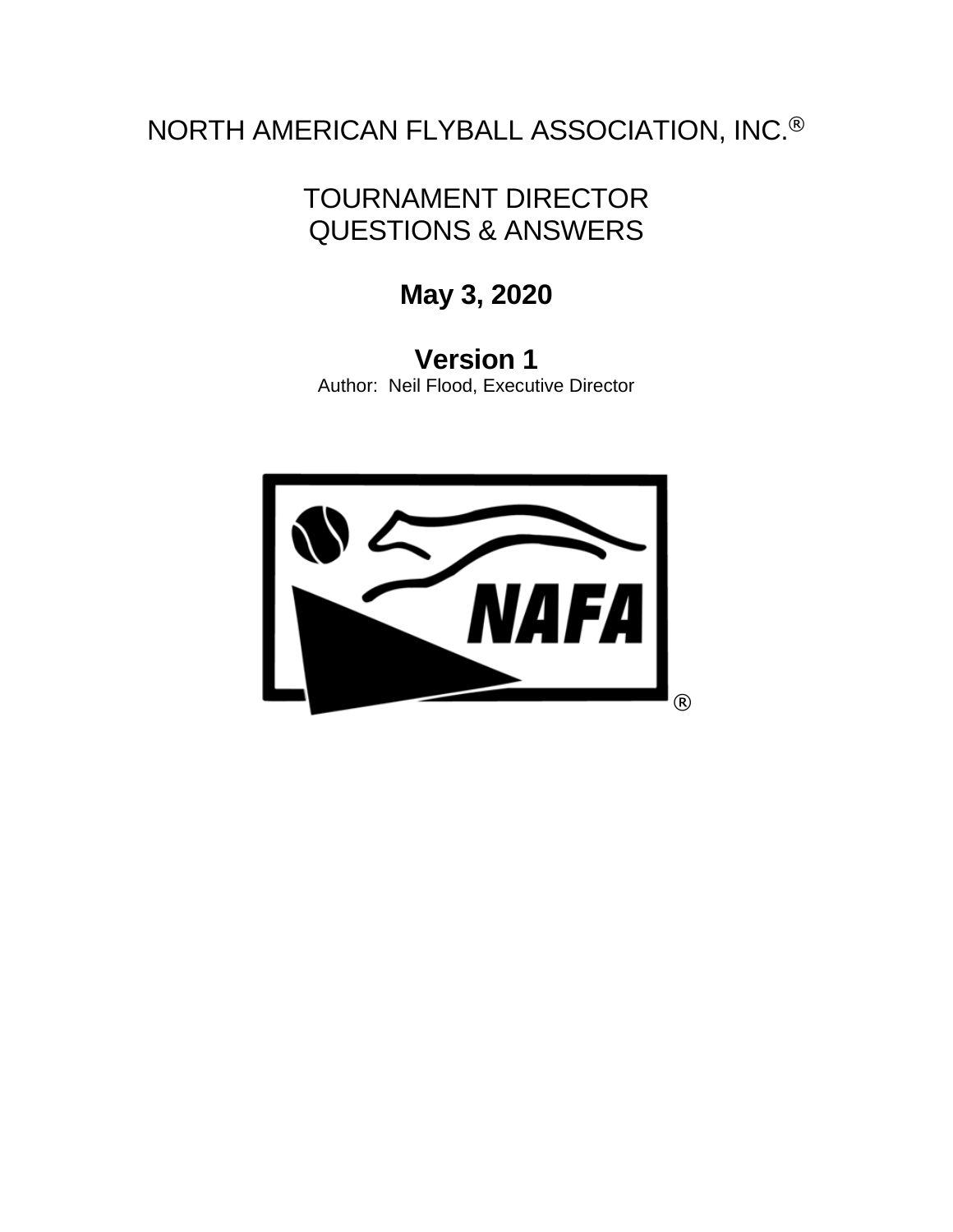This document is meant to be a guide for Tournament Directors (TD). It is not a comprehensive list of duties, but rather a gathering of frequently asked questions regarding a TD's responsibilities. It focuses on duties required after a tournament is sanctioned.

#### **Q) Now that my tournament has closed, and have all the entries, who is responsible for setting the divisions? And what do I submit for approval?**

A) The responsibility of creating the divisions lies with the TD. A proposed division layout and racing format must be submitted to the Regional Director (RD) for approval. This should occur in a timely manner, as the schedule is dependent on this step, and both the divisions and schedule may require multiple revisions. If the RD does not initially approve the division layout and racing format, they will likely provide an explanation, and may suggest alternatives. The RD is looking to ensure that the division break downs are fair and meet NAFA's requirements. Some divisions (i.e. 2 or 3 team regular or multibreed proposals) will require Executive Director approval.

## **Q) Why do racing formats need to be submitted along with divisions?**

A) Part of the RD's analysis is looking to see if the format will fall within NAFA's regulations. NAFA has maximum number of heats allowed per day. The RD needs to be able to check this, in order to approve.

#### **Q) Can the RD dictate what the divisions need to be or what the format needs to be?**

A) Provided the format is deemed fair, and meets NAFA requirements, no. The RD may advise the TD that the format may not be popular in their particular region and provide guidance, but the TD is ultimately responsible for the format offered.

### **Q) Who is responsible for generating the schedule?**

A) The TD is responsible for generating their tournament's schedule. Use of NAFA's schedule generator is optional. In some regions, the RD may take on the task of creating schedules – but this is by no means a requirement for the RD, nor is a TD required to use the RD's services. If the TD wishes to use NAFA's schedule generator, the RD can advise on how to get this done.

#### **Q) What format should the schedule be submitted to the RD for approval and what is the RD looking for?**

A) This will likely vary from Region to Region. It is advised that you reach out to your local RD and ask. If they are using the spreadsheet schedule checker, it is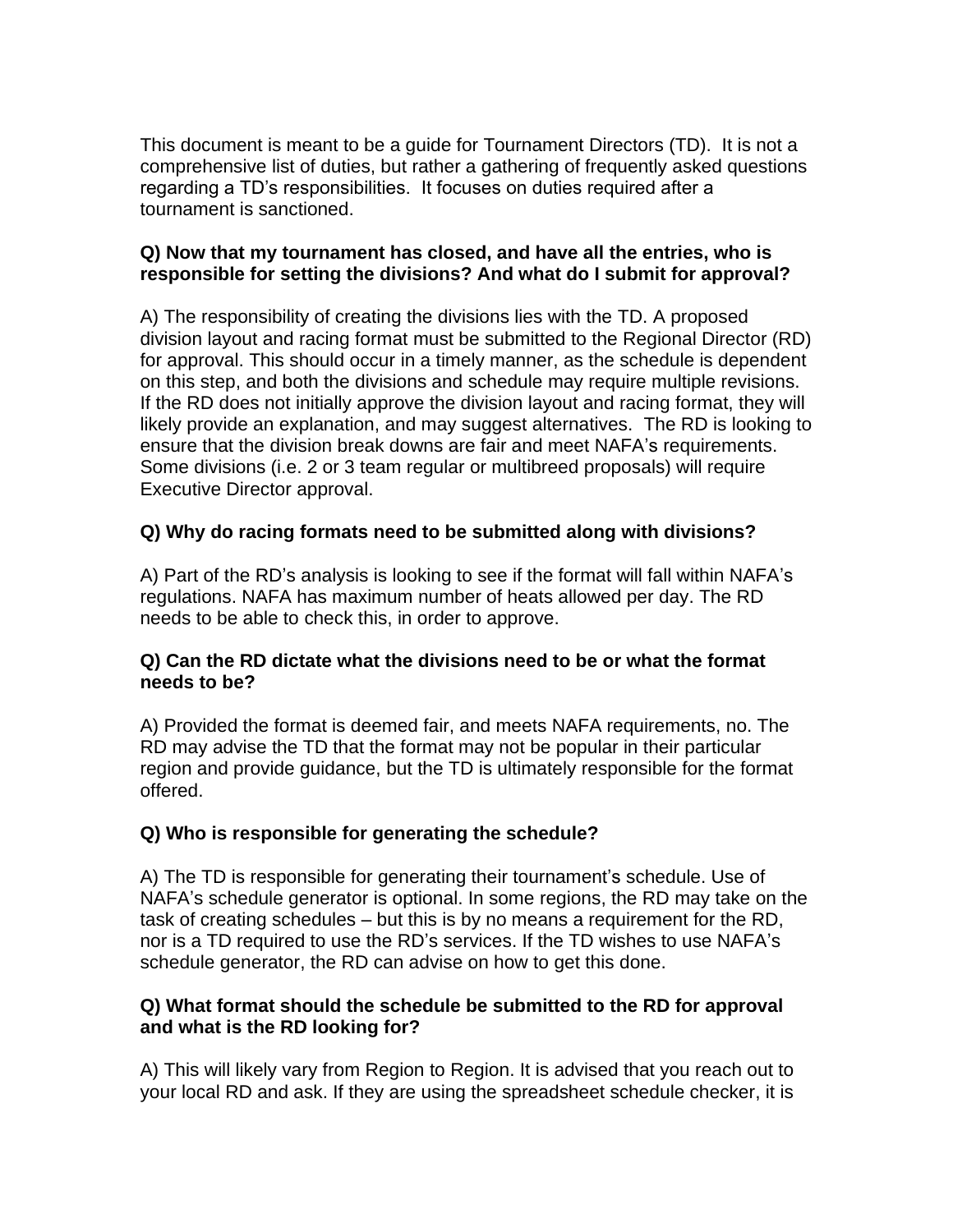very helpful to have a set format. Others may have different methods. Please ask your RD for their desired format to help make it a smooth process.

#### **Q) When the RD analyses the divisions & format, how does the race format (i.e. 3 of 3, 4 of 4, 5 of 5 or 3 of 5) play in to that decision?**

A) The RD is only looking to ensure the format doesn't violate NAFA's heat maximum requirement, and is applied fairly (i.e., the same format should be used for all teams in a division). A notable exception is if Open is combined with Vets in a division; In this case, it is acceptable to have a reduced heat count whenever the Open teams race the Vets teams, provided it is applied every time. Even if the seed times in the division have a wide disparity, this doesn't dictate the formats allowed. While some might like a 4 of 4 format when the spread on seed times is large, that doesn't make it more "fair" since every team in the division is running the same format. Host clubs may wish to provide a set number of heats in those cases, but the RD will not approve/deny based only on that criteria. Again, they may advise if the decision will be unpopular, but this advice is meant to help the TD make the decision.

## **Q) Can the RD simply make changes to the format or divisions?**

A) No, even if they don't approve the proposed divisions, format, or schedule, the RD is not responsible for changing it. An RD may offer assistance, suggestions and help, but they shouldn't change it without consulting with the TD.

## **Q) Where should I expect the most input and dialogue with the RD?**

A) Breaking down the actual divisions will probably involve the most discussion. Because of so many regional differences, for example in volume of entries, it is impossible for NAFA to prescribe a standard division format that would work in all cases. The RD's responsibility is to look for the fairest splits possible in divisions. In some regions this may mean no more than one second between top seed and bottom seed. In other regions it could be six seconds. The RD is there to be NAFA's oversight to ensure the fairest possible format, that NAFA's rules are being followed, and to advise the TD regarding preferences in the region.

#### **Q) As a TD, I don't like the standard formats our region tends to run. Can I do things differently?**

A) Absolutely, TDs are welcome to offer a new or different type of format. The RD is there to help create the tournament you want, within reason. In some cases, the RD may advise against certain choices, but should not dictate what formats must be. If TDs wish to try something new, it's advisable to reach out to competitors and tell them what you're trying to achieve as it may help smooth over the transition. Ensure you communicate what you're trying to achieve with your RD clearly. The RD is there to help you.